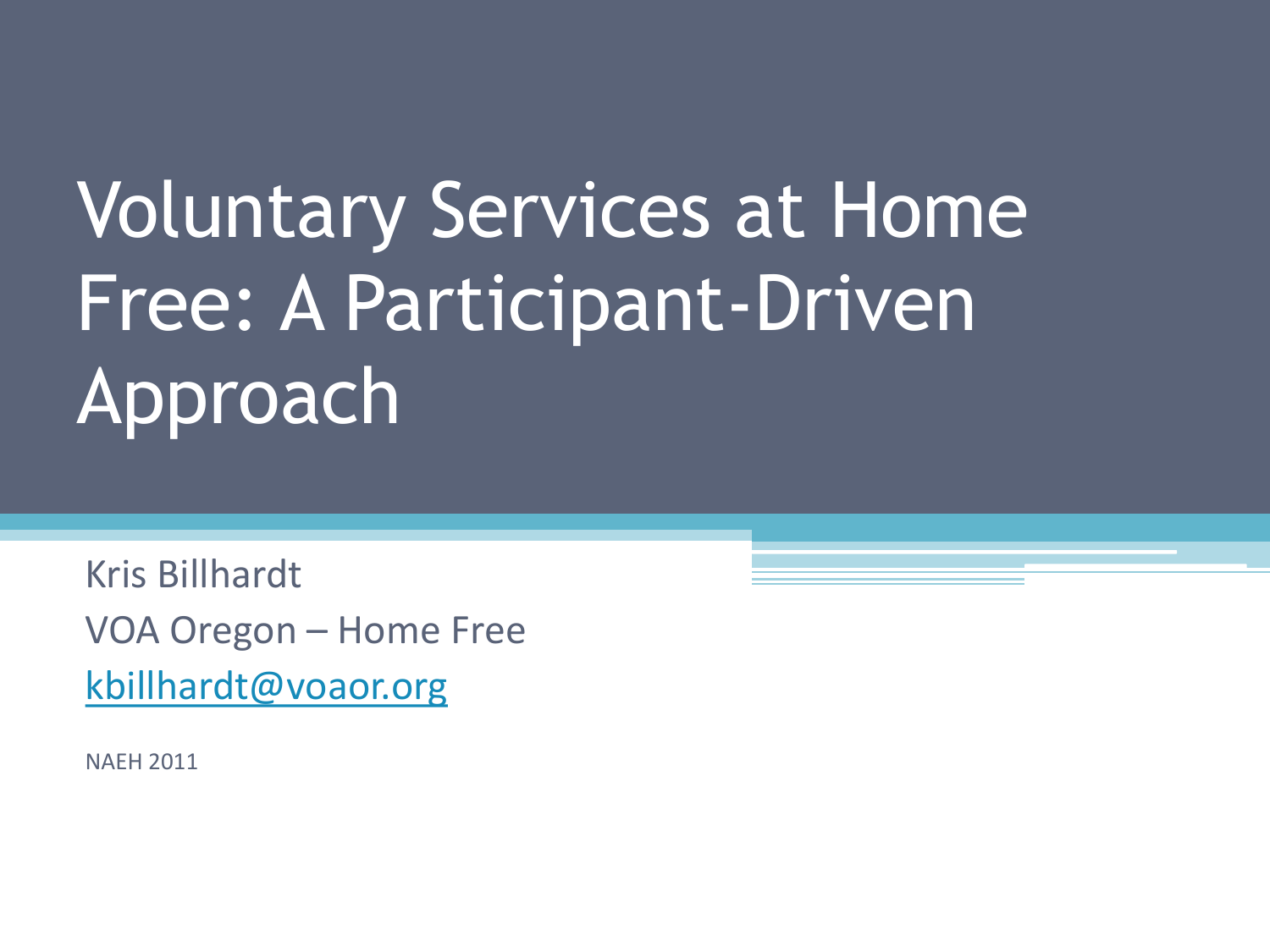#### Home Free Program

- Roots: Shelter for homeless women and children (1926)
- Incorporated DV services in early 1970's
- Opened second location to house non-residential services in 1998
- Began employing mobile advocacy and home visits
- 2003: Closed shelter and redesigned program to fully non-residential model
- Today: Services routinely provided in 8 different community-based settings, through home visits, and through mobile advocacy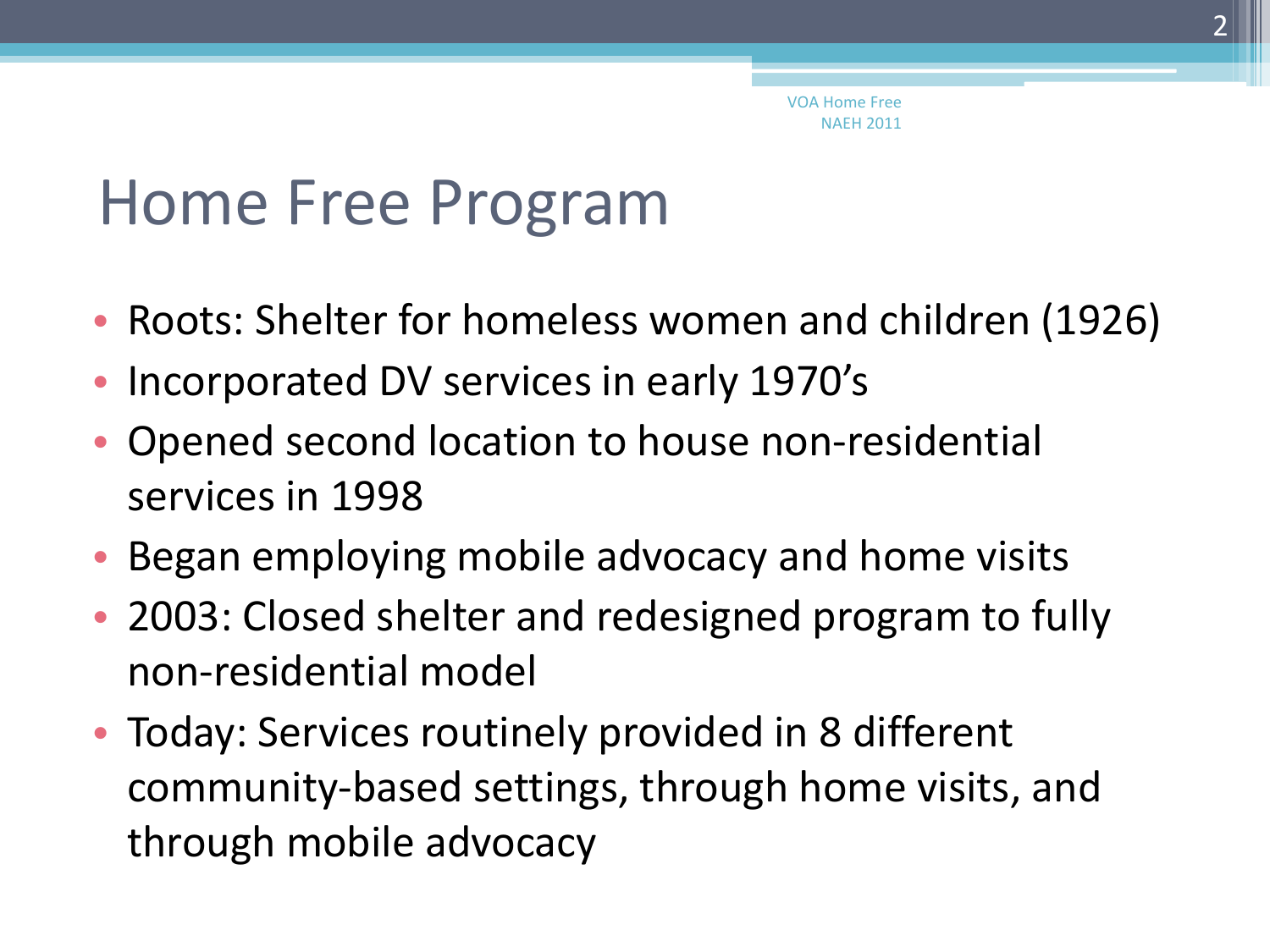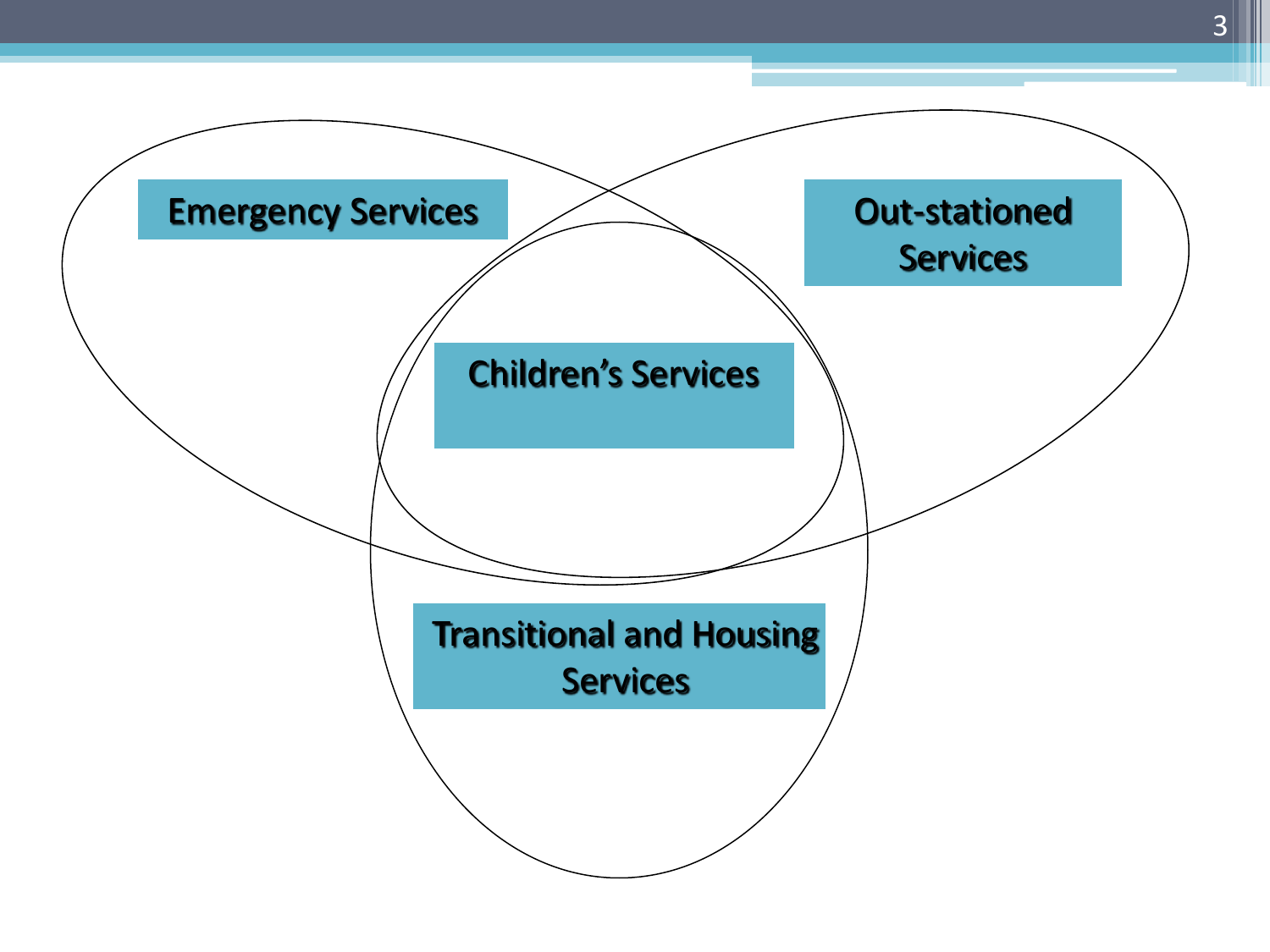## Keeping it Real

"Our program doesn't expect people to live in a way that we wouldn't live our own lives. It seems to be a fairly radical concept in a lot of circles."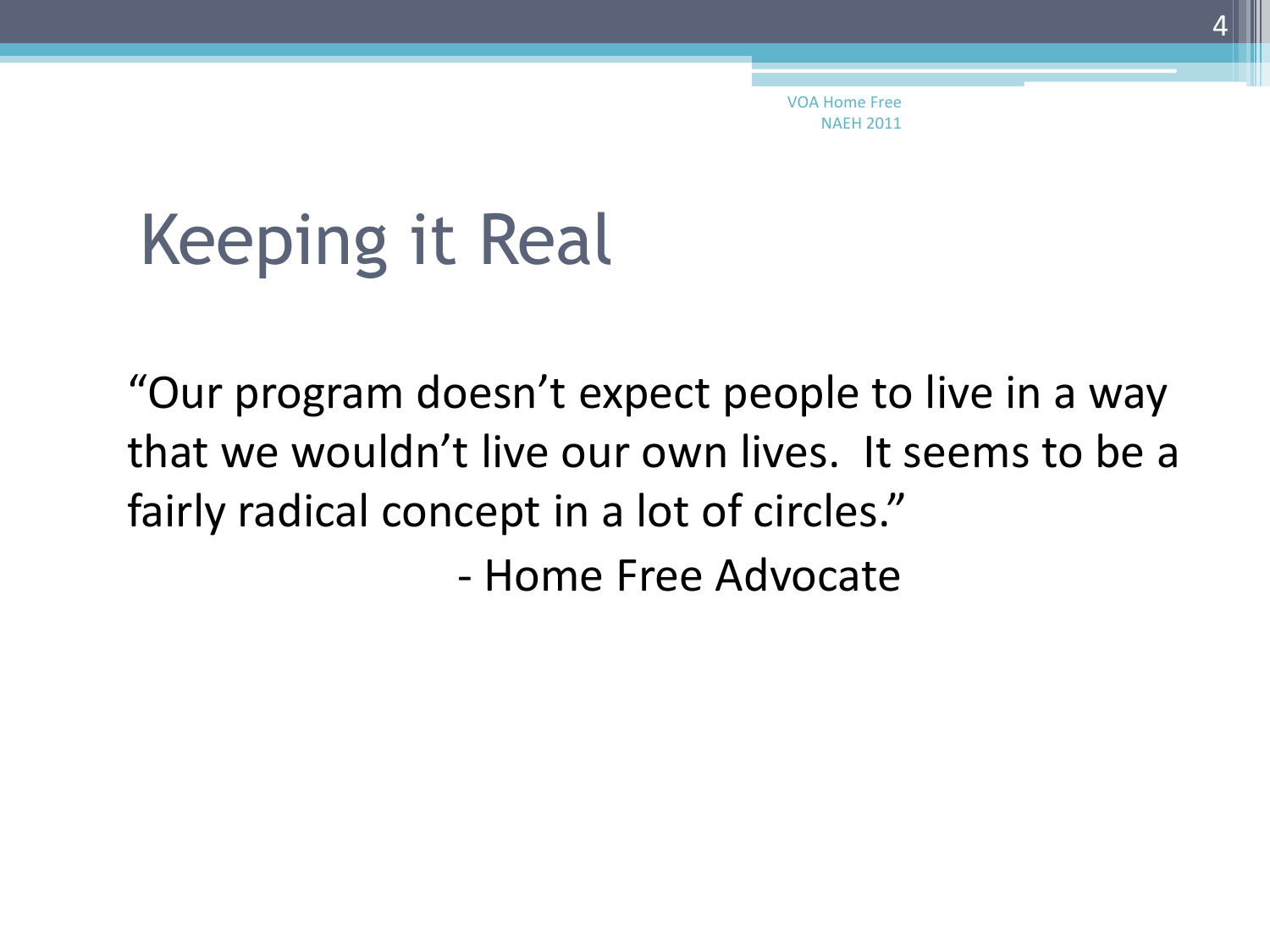## Arriving at Our Approach

- Non-residential programs allowed innovation and sprung us from "the box" of rule-based models
- Observed that negative feedback at shelter almost always around compulsory services/rules that took away choice
- Voluntary services better fit our mission; choice and selfdetermination is what our movement is all about
- Saw great outcomes without "carrot-and-stick" approach (people still worked on goals!)
- Found that services need to be highly individualized in order to make sense for any given household
- OVW introduced language barring mandatory services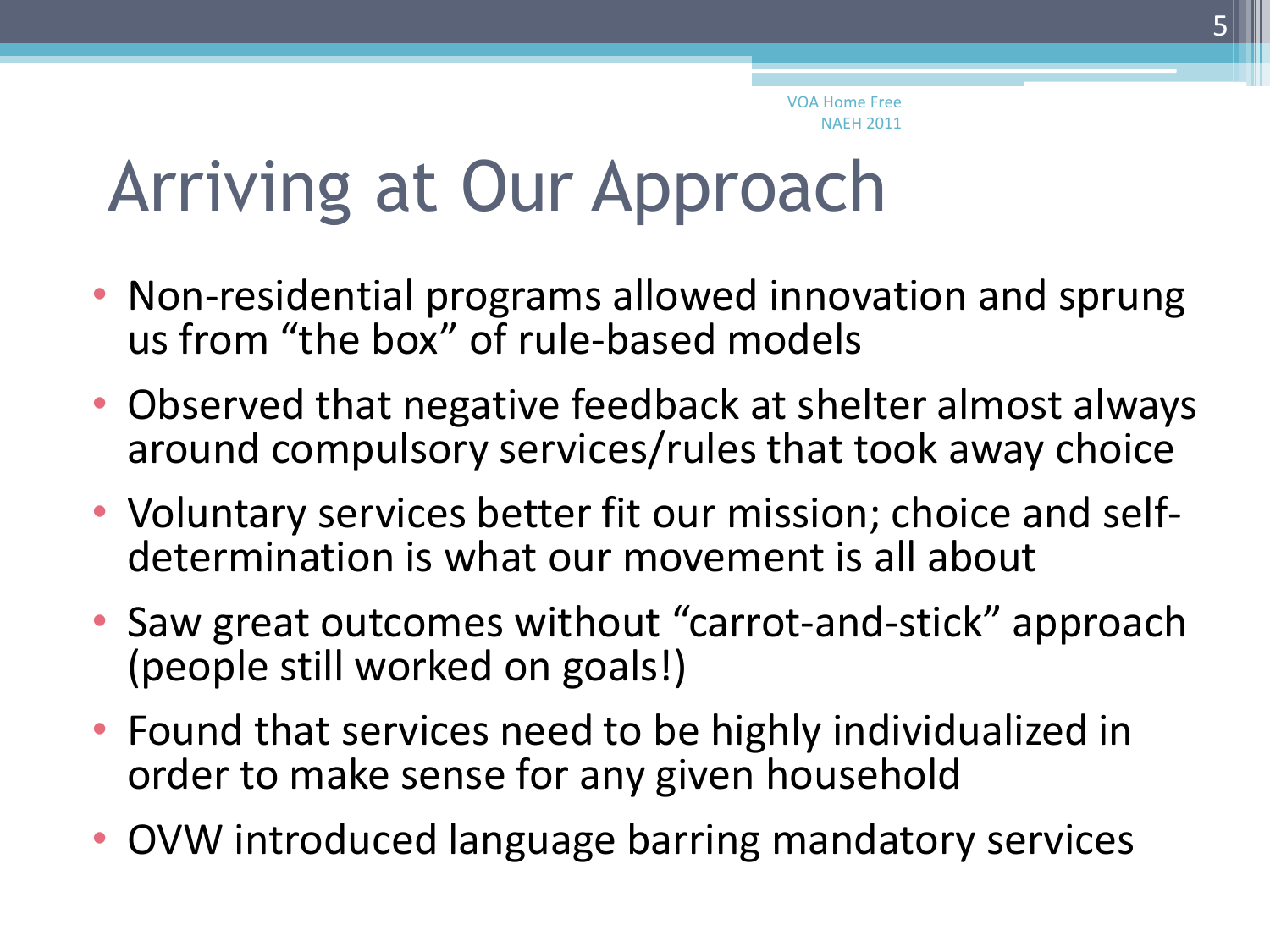## Lesson Learned: Required Support Groups

"I've had participants who waited until almost the close of our work together to start attending support groups and then find the groups to be very helpful. I wonder if they would find the groups less helpful if they were forced to access them before they were ready."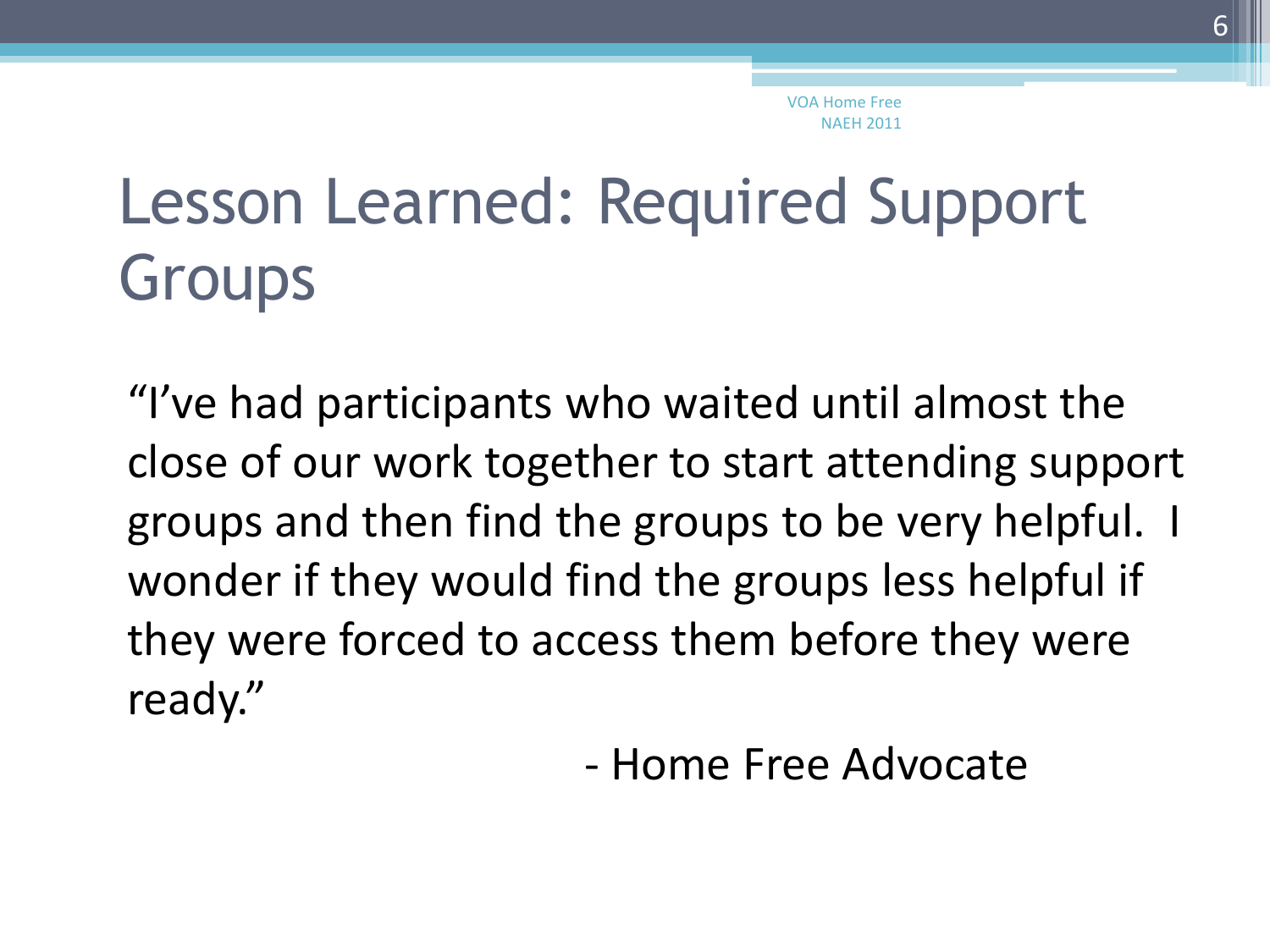## Unintended Consequences of Rule-Based Approaches

- May conflict with participant's ability to access natural support systems
- Participant may spend a lot of energy learning how to please staff rather than working on goals
- For trauma victims/survivors, mandates feel reminiscent of abuser's control
- Expectation of high level of disclosure can feel intrusive, may be culturally inappropriate, and can set people up to lie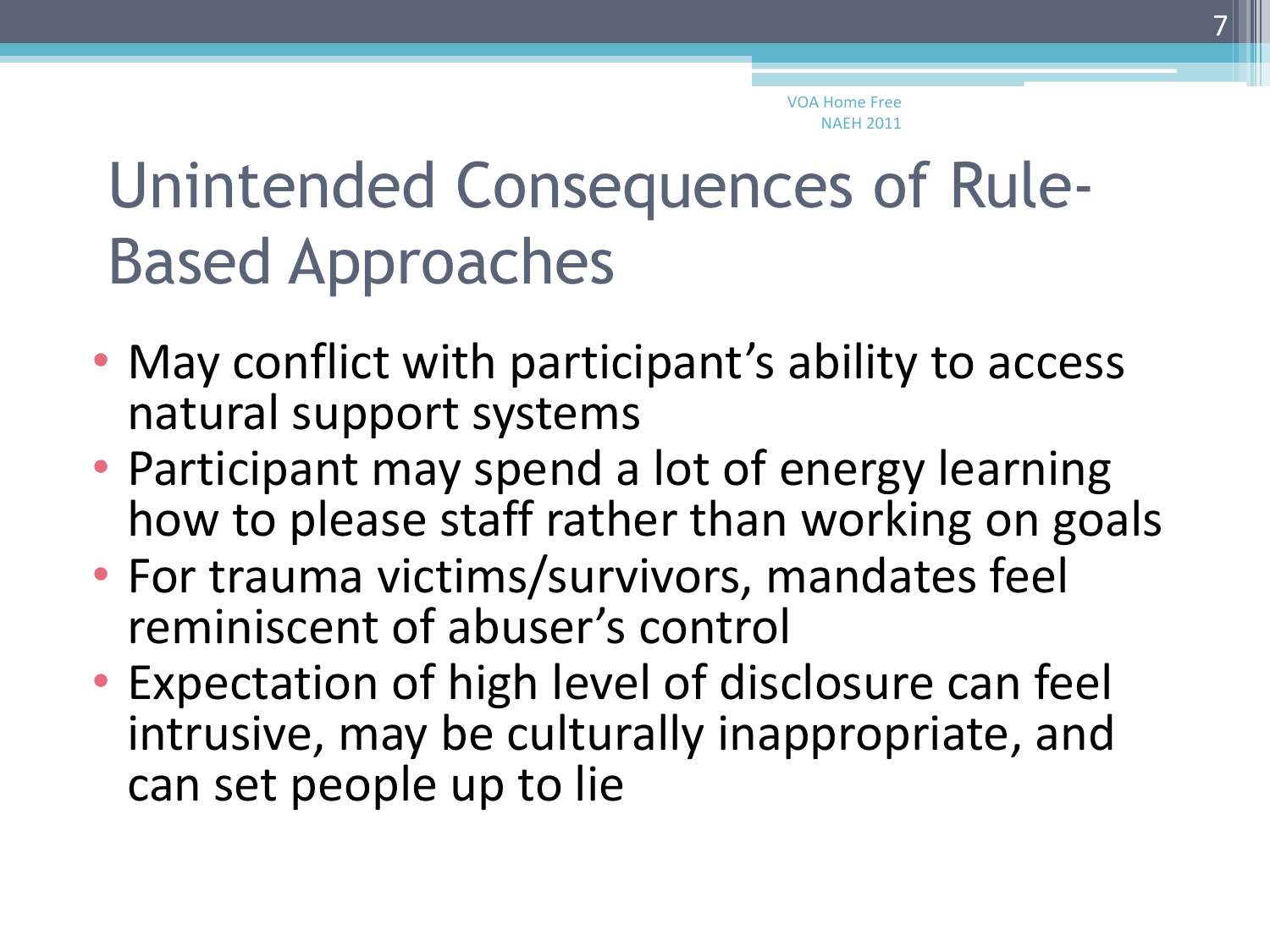#### Do Prerequisites Ensure Success?

"Maybe having required services or hoops people have to jump through to prove that they deserve help is an attempt to see how successful someone may be in maintaining their own housing. Ability to hoop-jump doesn't seem to be very good predictor of success in housing to me. "

- Home Free Housing Advocate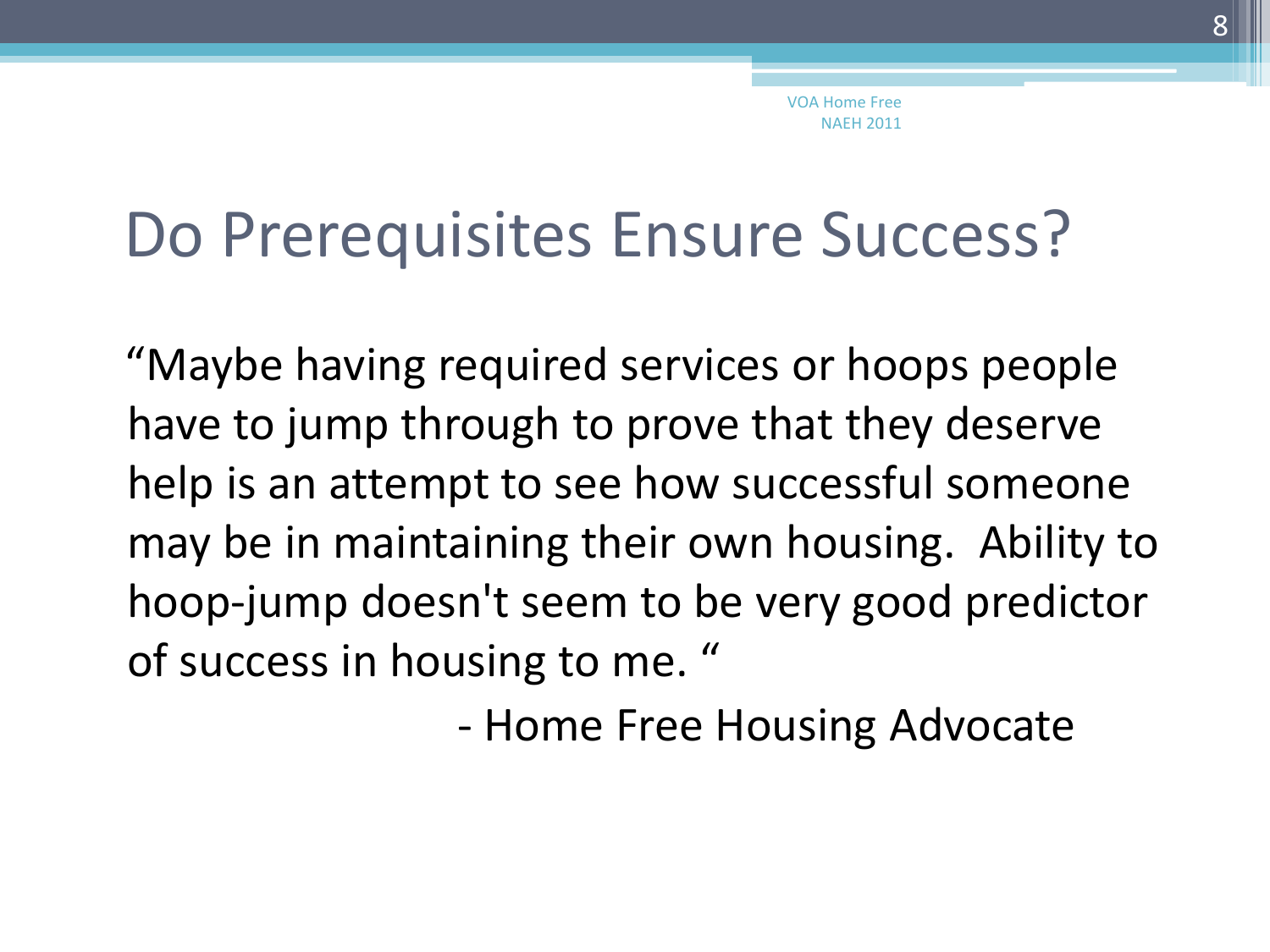#### De-Bunking the Myth: Voluntary Services Doesn't Mean No Services!

- You CAN ask things of participants
- You CAN intervene if people are making harmful choices
- You CAN have rules and program requirements
- You CAN terminate participants from your program
- Participants DO want your help and services and will elect ways to participate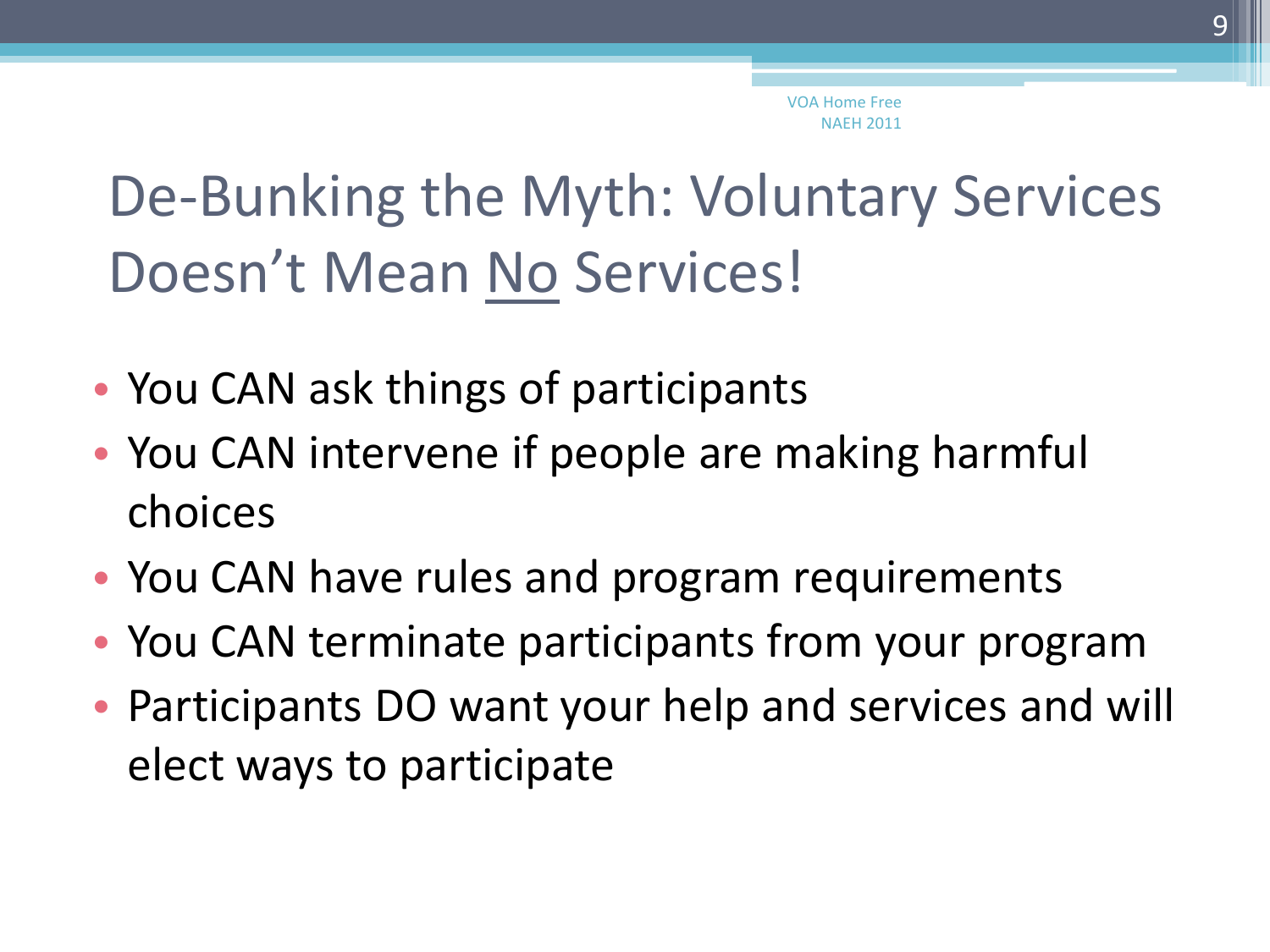#### Because You Just Never Know…

"I've taken women onto my caseload who seemed less than ideal who have blown me away by their dedication to make the most of this opportunity. It has never been my experience that people don't want their situation to change. There are no undeserving survivors."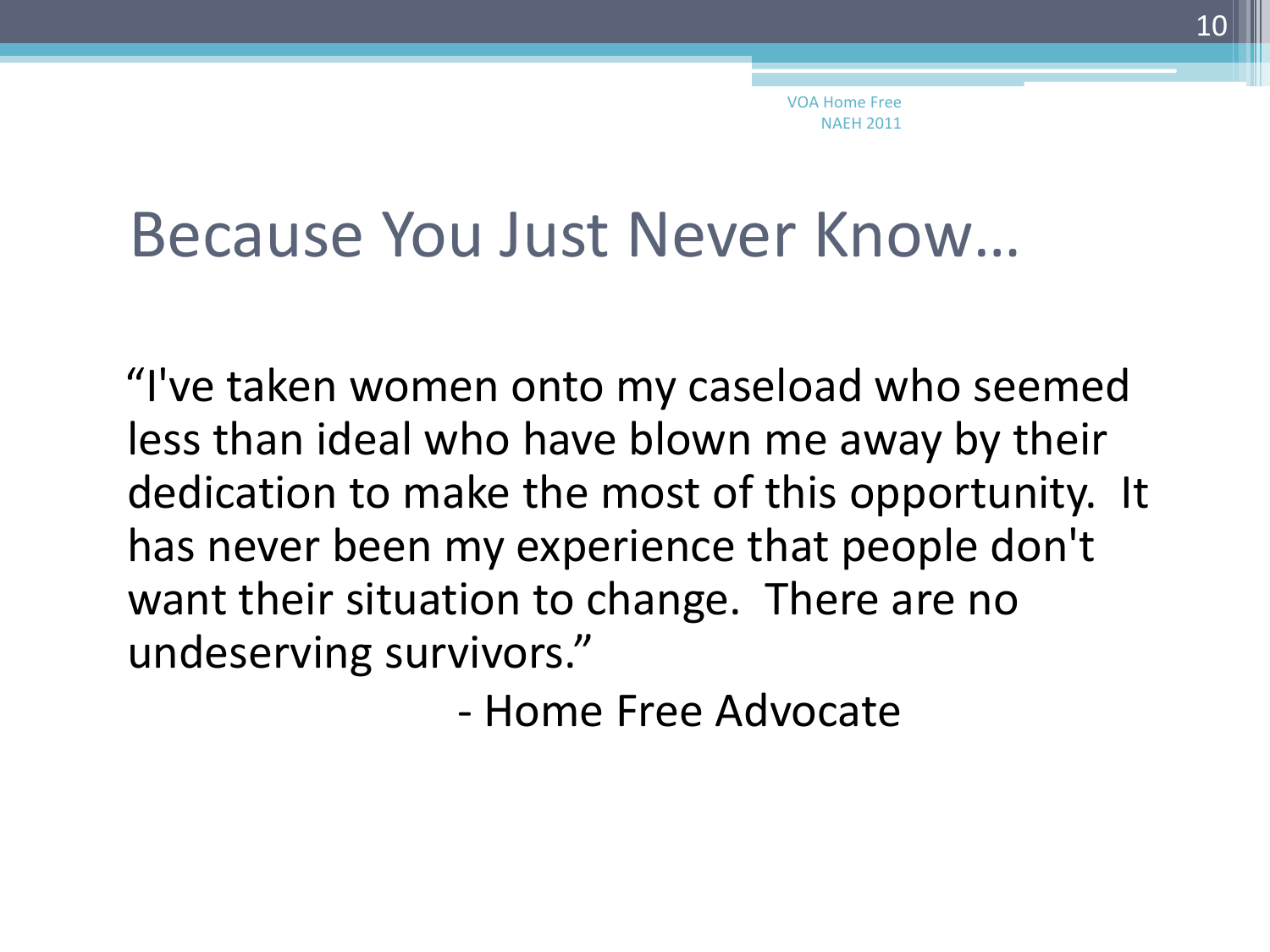#### Voluntary Services Models:

- Can work with a variety of people including high-barrier households
- Individualize the way services are delivered in recognition that people are experts in their own lives
- Are goal-based, but participant defines success
- Require honest assessment of rules and policies (necessary? respectful? effective?)
- Aim for non-intrusiveness into people's lives
- Invite participants to have input about services in which they'll participate and information they will share
- Provide clear, consistent information about program expectations
- Rely on natural consequences as the best teacher
- Acknowledge that even though experts in the field, we don't know what's best for everyone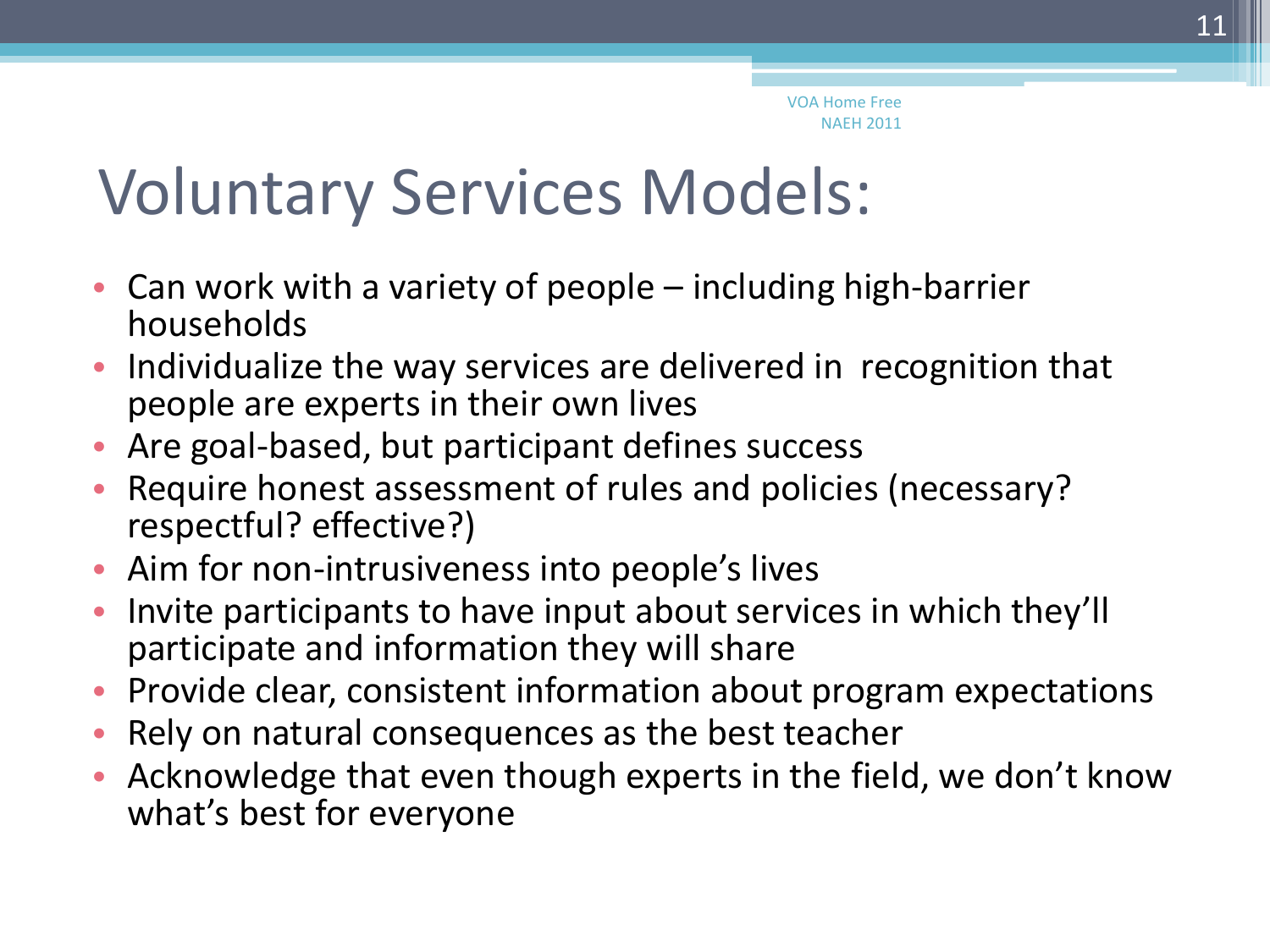#### Underpinnings of Voluntary Services

- Believing that people want change to happen is key
- Given choices/opportunity, participants will work far harder to ensure their safety and success
- If your services are meaningful toward participants' goals, they will chose engagement
- Removing "enforcement" from role of advocate allows new kind of relationship with participants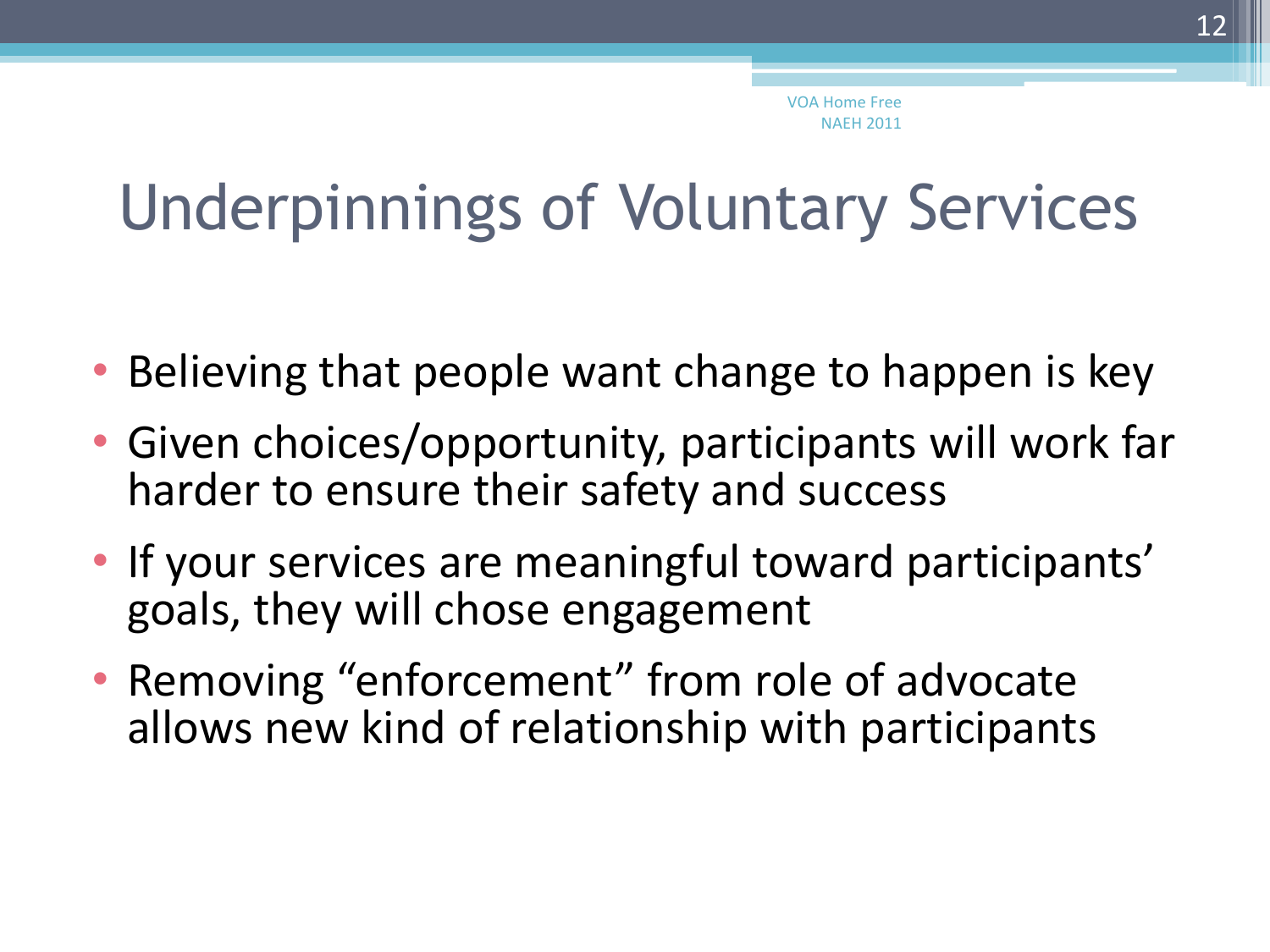## Setting the Tone: Screen IN, Not OUT

- Extremely broad eligibility
- Aim is to set people up to be successful; expectations clearly outlined and available services described
- Prospective participant considers her needs, makes informed decision about fit
- Result: services are *chosen* by participant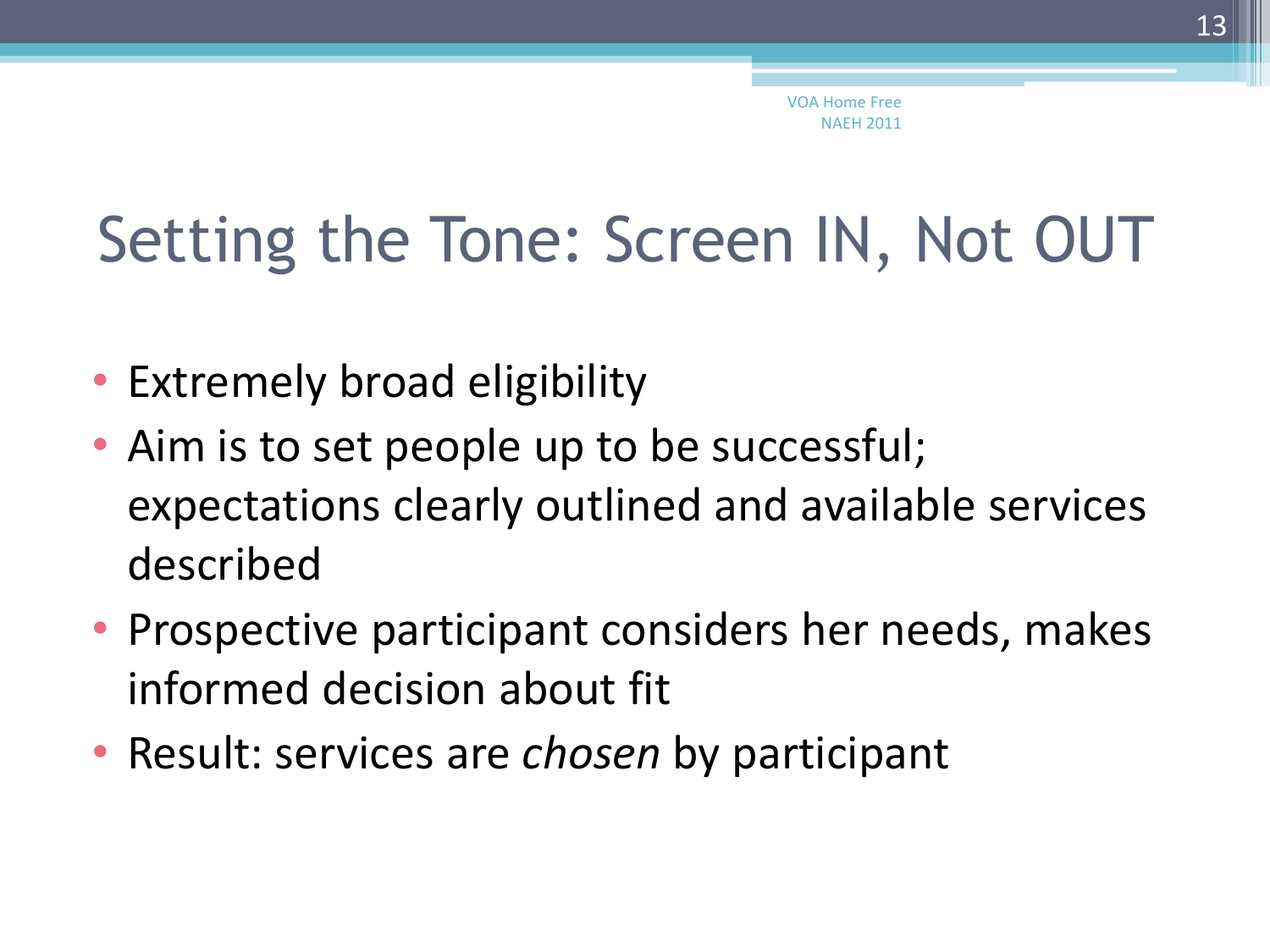## Owning Her Own Program

"I learned to trust people and to carry my own weight. Thanks for opening my eyes to myself, and that I really need to take responsibility of my own."

- Home Free Participant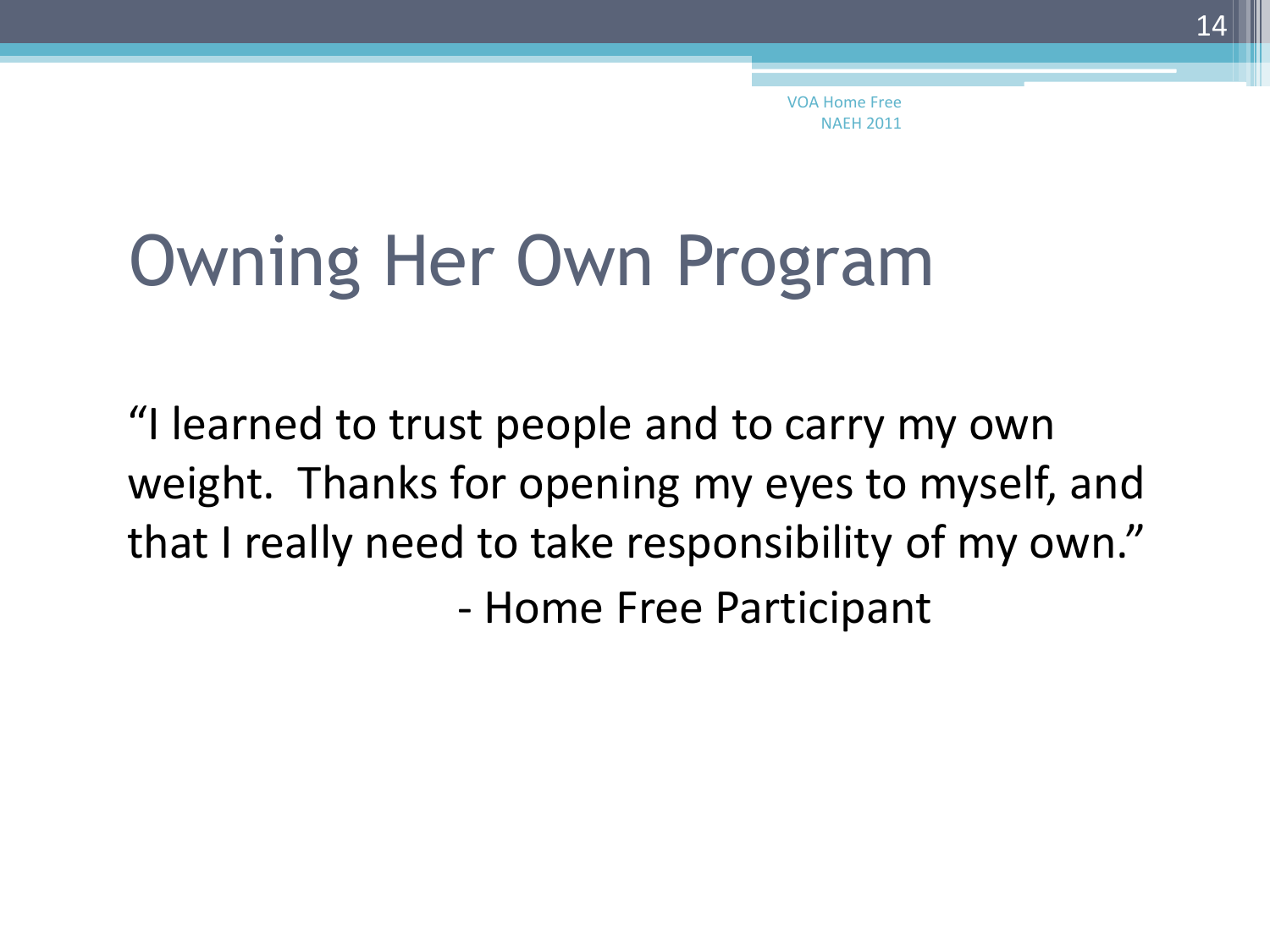## Building a Working Partnership

- Intake aimed at minimal intrusiveness; focus is on info needed to begin the work together
- With survivor's goal and program's resources in mind, survivor is helped to develop her plan and selects services she needs
- Regular check-ins about goal plan, with focus on successes and problem-solving ideas about addressing barriers
- Participants share at their discretion; having this choice invites honesty and relationship that's more genuine and less power-based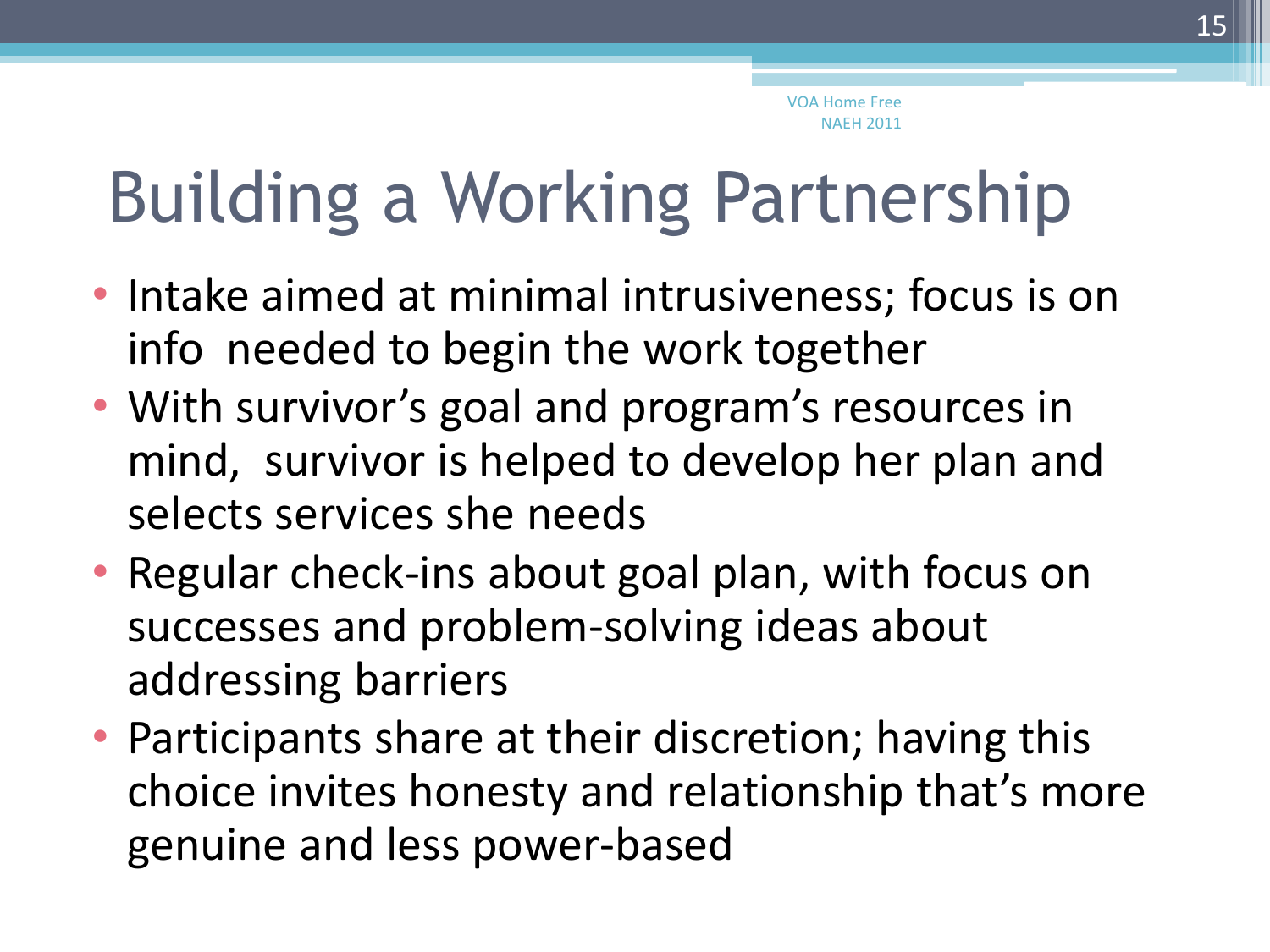### Authentic Relationships Promote Ability to Impact

"People are really forthright because we don't set up situations where they have to lie to us or lose access to services by asking for help around stigmatized issues. One woman told me that she smoked pot daily to cope and hadn't followed through with treatment for her anxiety and depression; we were able to talk about whether she wanted to take that on and what she'd need in place to do so."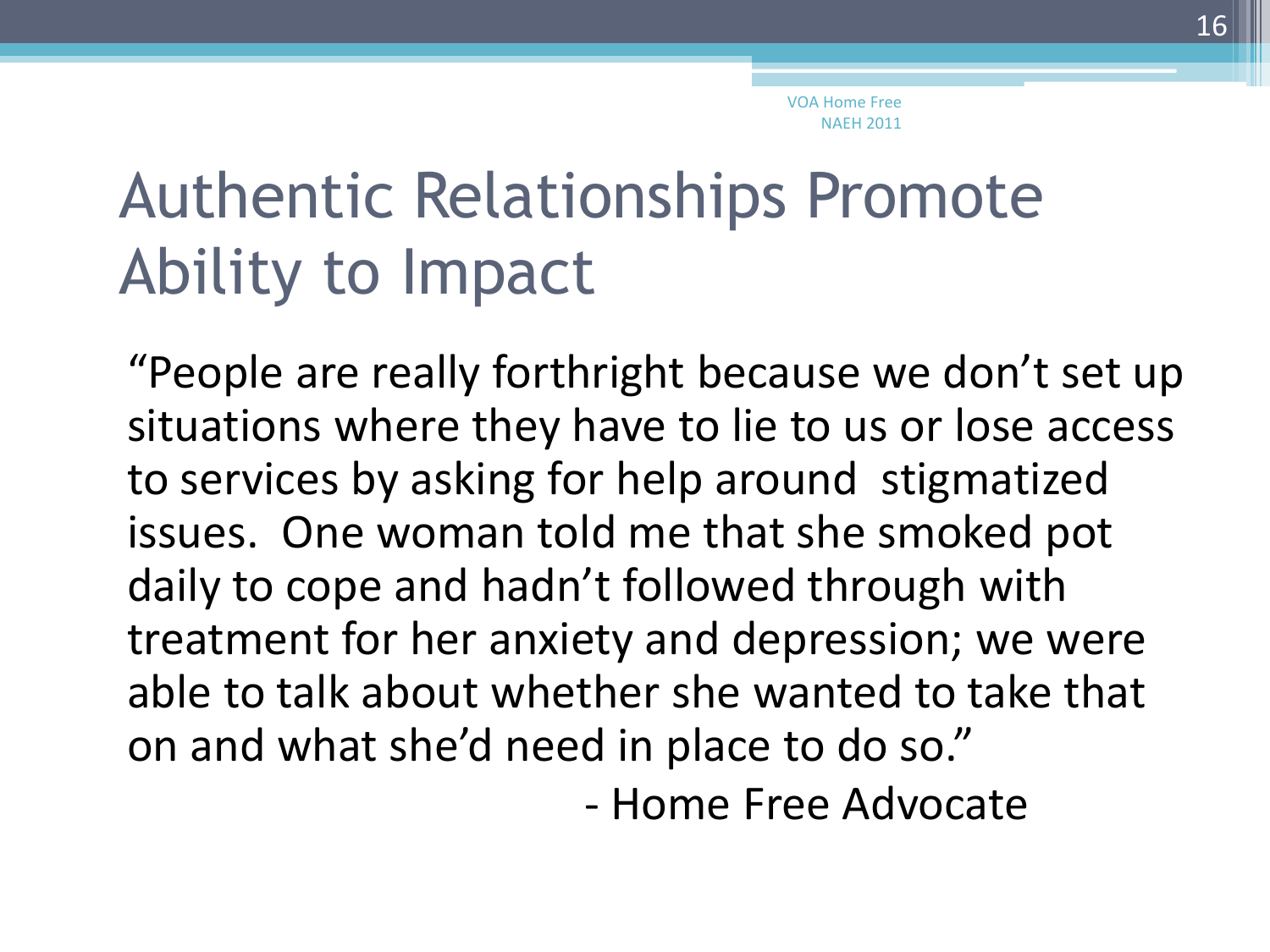## Authentic Relationships Promote Ability to Impact

"I have a participant who is thinking about trying to have a relationship of some sort with her abuser in the future. We talked about how our program doesn't have an expectation that she never have contact with her abuser again and that if she wanted to explore how to have contact that would feel safe to her that we could talk about that. She's been in more regular contact since that conversation than ever before."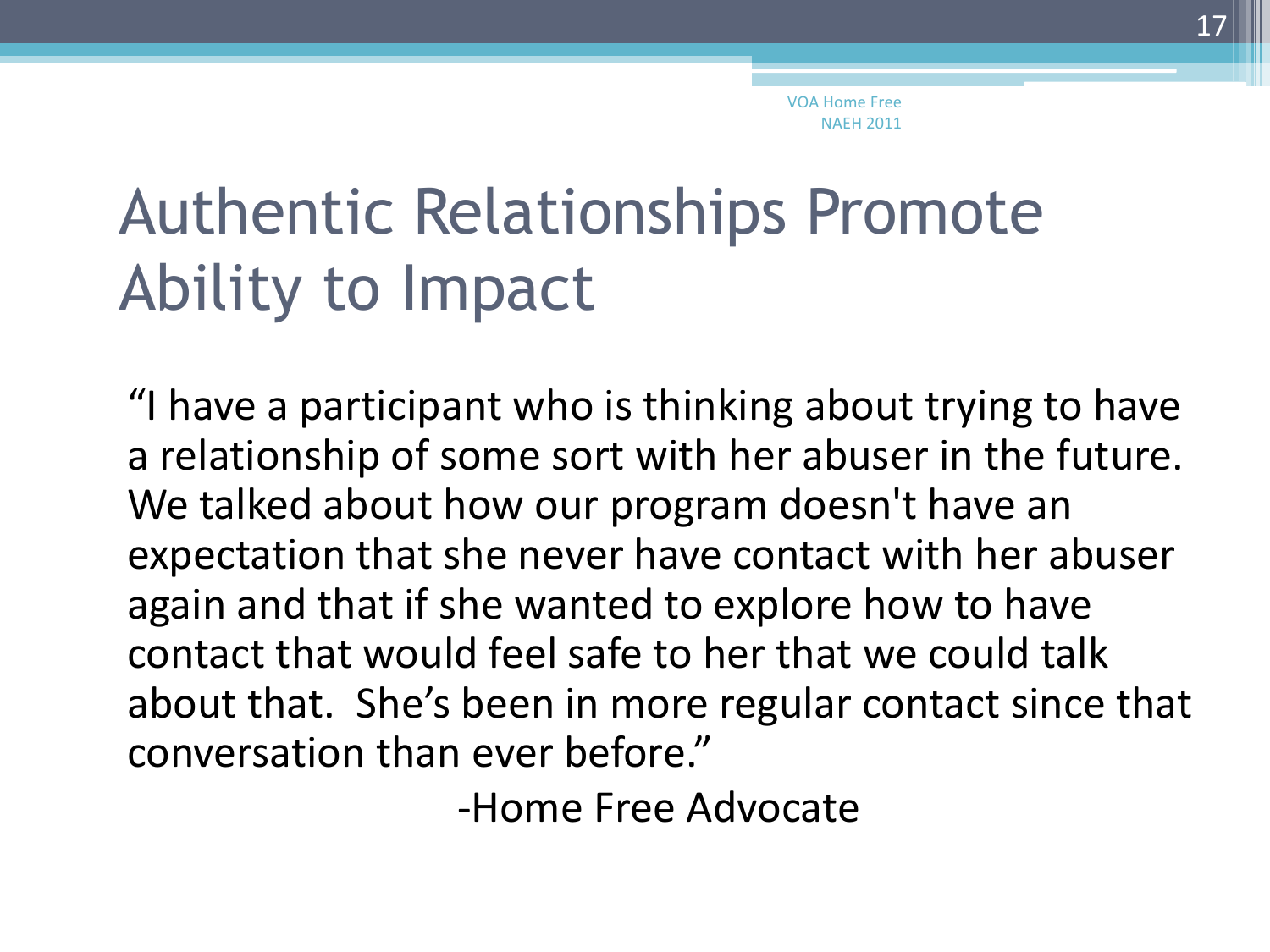## Mobile Advocacy and Home Visits

- Accessibility and effectiveness of services is enhanced when available in community- and home-based settings
- Reducing barriers (transportation, childcare, intimidation and fear) key to engagement
- Participants dictate what the contact looks like; can include accompaniment, home visits, meeting at coffee shop, etc.
- Siting advocates in cross-disciplinary settings (child welfare, courts, WorkSource, jail, self-sufficiency, police, etc.) provides multiple access points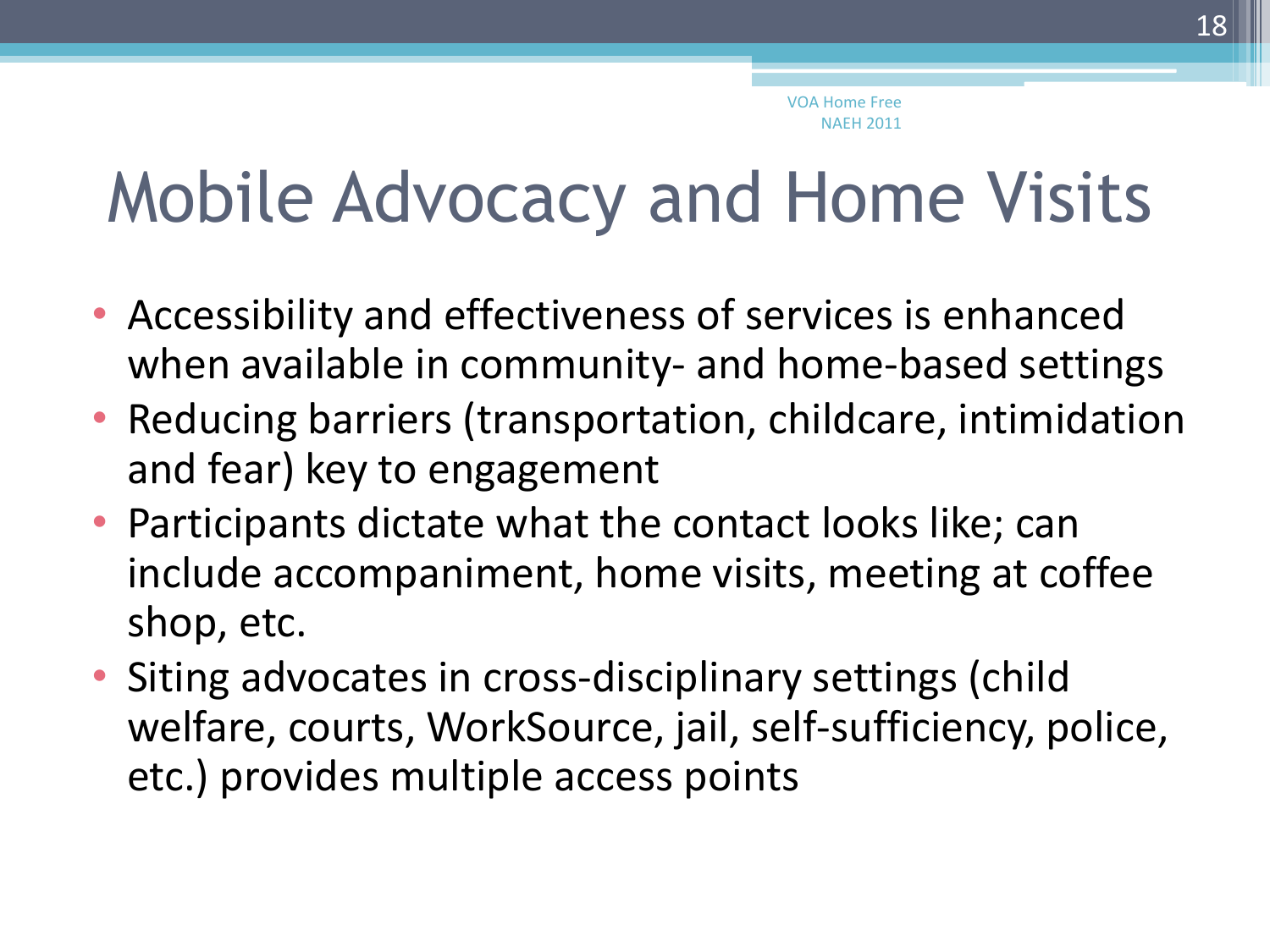#### Services Can Happen Anywhere

"I have some participants who love to have me in their home and want to have all of our visits there. Others want to meet at a coffee shop or somewhere else. We also talk about what they want to talk about too; we always talk about rent stuff, but they lead the conversations. "

Home Free Housing Advocate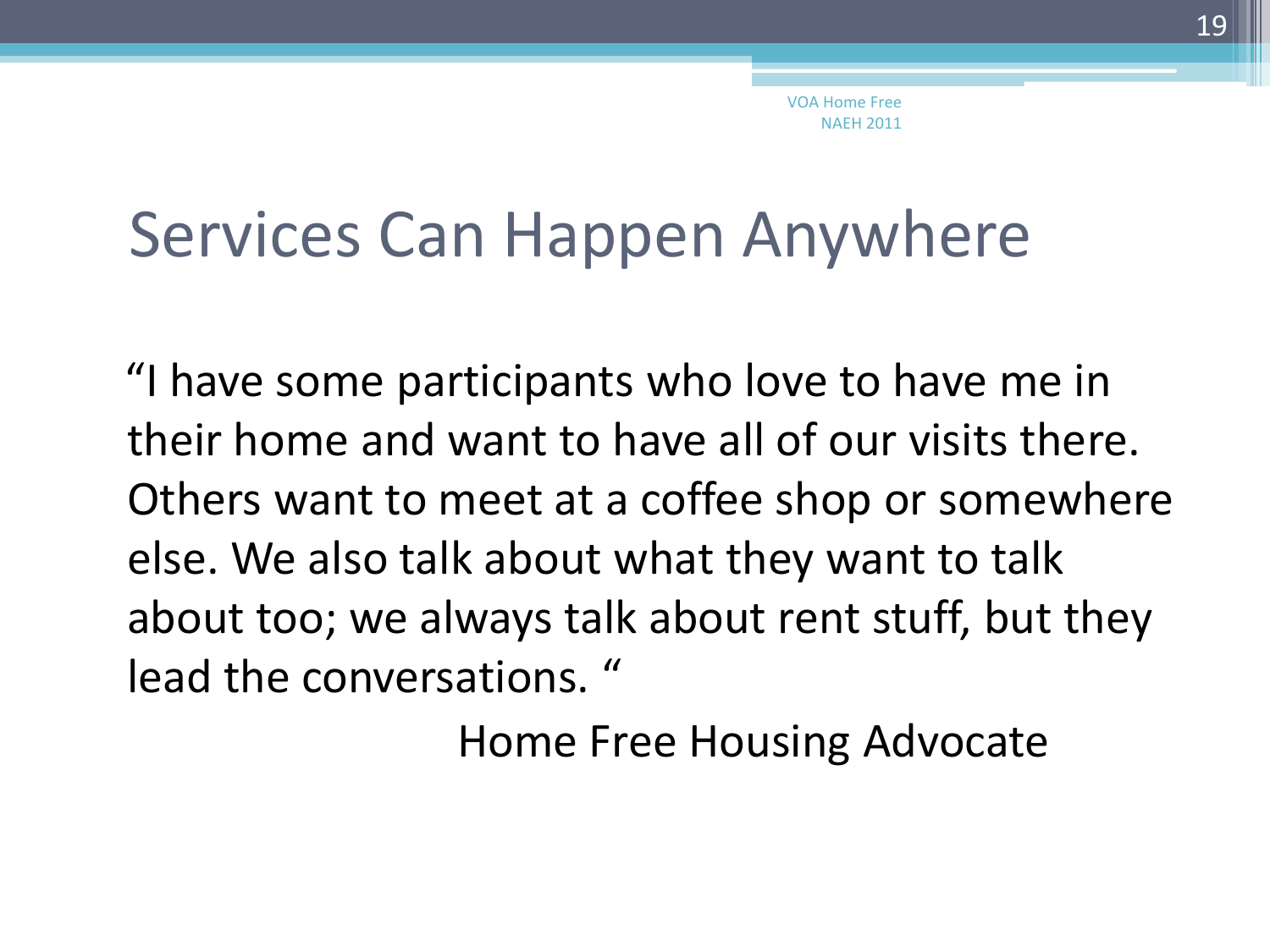## Invested Staff

"I can't begin to describe how wonderful it feels to spend the bulk of my time being helpful to people in a way that they determine they need help! I no longer spend a significant portion of my day having conversations with people that were awkward for me and must have felt humiliating and defeating to them."